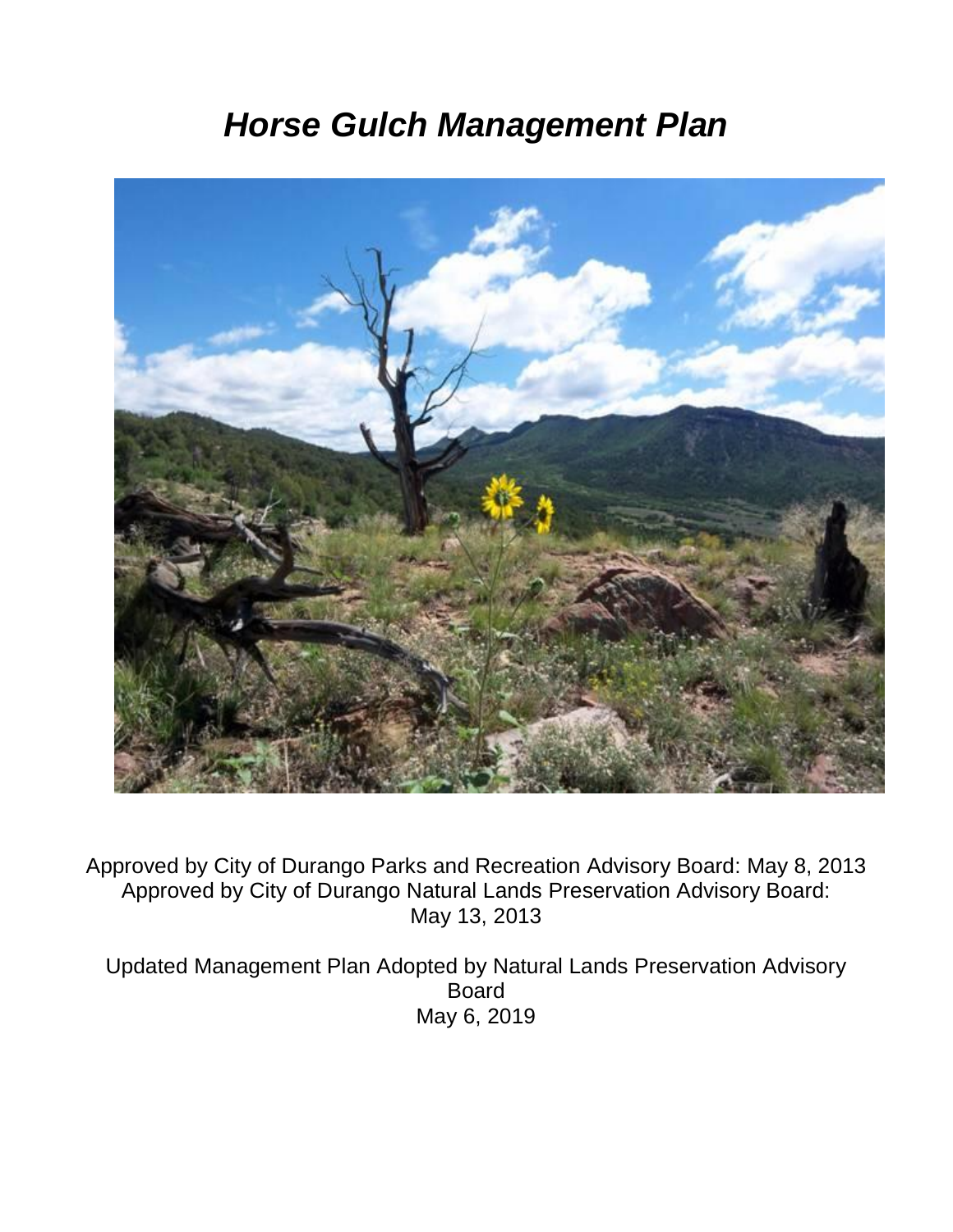

This updated 2019 Horse Gulch Management Plan replaces the 2013 Horse Gulch Management Plan in full.

## **I. INTRODUCTION**

Horse Gulch is part of a large open space and recreational area that includes the City of Durango SkyRidge open space, adjacent to the Bureau of Land Management (BLM) Skyline and Grandview Ridge properties, as well as trail corridors passing through privately owned lands proposed to become the future Durango Mesa Park and recreation amenities. La Plata County is a 1/3 owner of 240 acres in Horse Gulch. This entire landscape encompasses more than 5,123 acres and is home to the Telegraph and Horse Gulch Trail System—an approximately 60-mile natural surface trail network that is used extensively for non-motorized activities such as hiking, trail running, horseback riding, and mountain biking. While the open space in Horse Gulch and SkyRidge remain open year round to public use, the BLM Grandview Ridge is subject to seasonal closures for big game habitat protection.

City-owned open space in the area, including Horse Gulch, Raider Ridge and SkyRidge encompass 1,518.76 acres and includes approximately 25 miles of natural-surface trails. In total, 705 acres, or approximately 46 percent, is under conservation easement held by the La Plata Open Space Conservancy to protect recreational values and wildlife habitat. The remaining acreage is deed restricted as open space and recreational lands. The 705 acres were acquired through 3 separate phases with the assistance of Great Outdoors Colorado funding. As a result, there are 3 separate conservation easements in place across this acreage. Each easement provides very consistent language to one another, and specifically identifies allowable and prohibited uses. The conservation easements are the basis of this Management Plan and are included in the Horse Gulch Baseline Documentation which is available for review at the City of Durango Parks and Recreation Department and on the City website. A map of lands preserved in Horse Gulch, including those under easement, is attached to this plan.

Working in coordination with the City's Natural Lands Preservation Advisory Board, this plan has been prepared to provide a framework for the sound stewardship of the property, a plan that recognizes the importance of Horse Gulch to the community.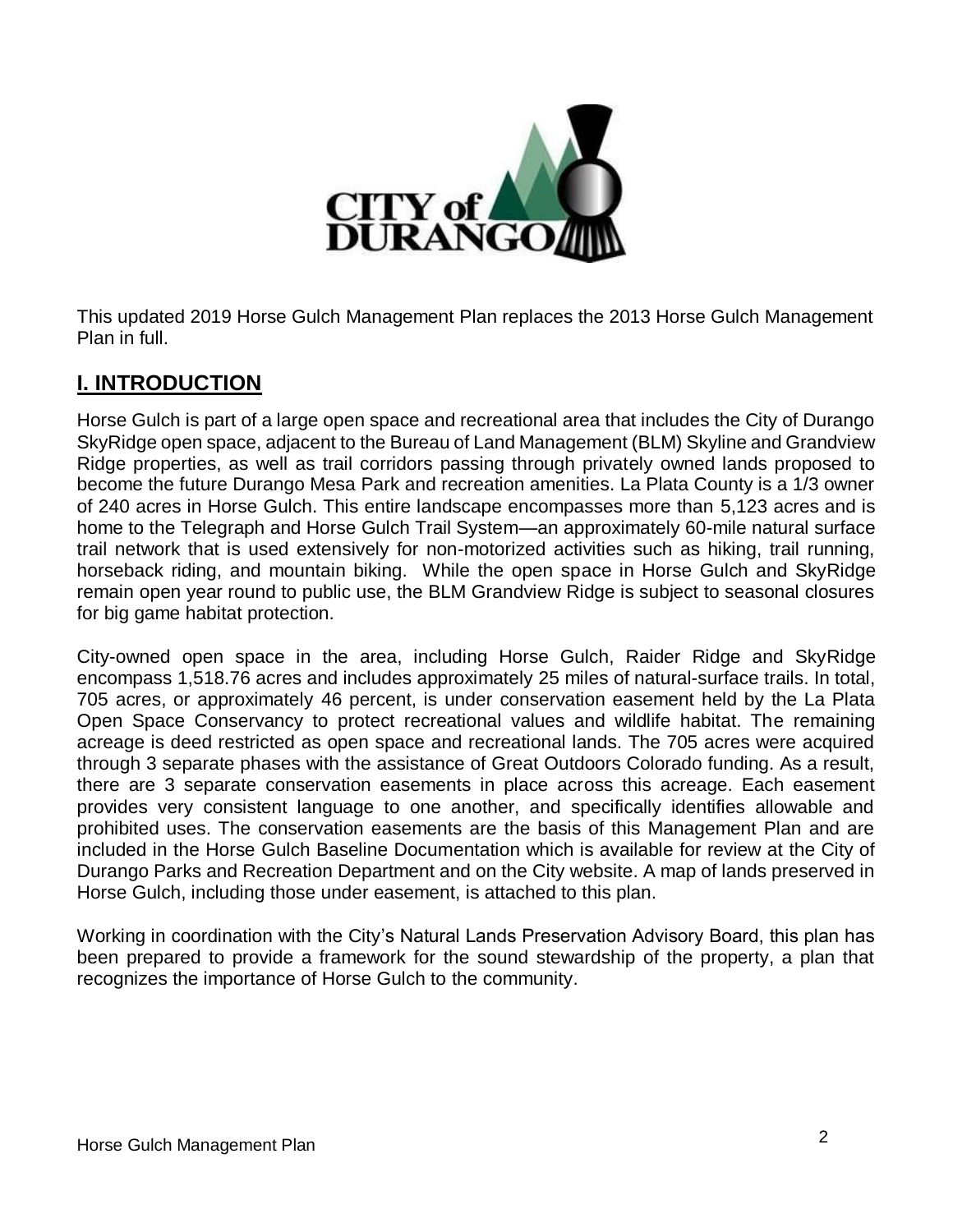# **II. DESCRIPTION OF THE AREA**

Horse Gulch is located along the eastern boundary of Durango City limits. Adjacent lands along its western boundary are a combination of privately-owned, high-density residential areas and Fort Lewis College property. The northeastern boundary abuts privately-owned, undeveloped lands located in La Plata County. The southern and southeastern boundary abuts privately-owned, undeveloped land proposed to become Durango Mesa Park. From downtown Durango, Raiders Ridge in Horse Gulch provides the City's eastern scenic backdrop. Elevations in Horse Gulch range from 7,400 in the gulch to nearly 8,200 feet at the highest point on the ridge.

The slopes are steep and rocky with vegetation including pinon, juniper and gambel oak with an understory of sagebrush, rabbitbrush and other shrubs. There are scattered Ponderosa Pine throughout the property, and cottonwood pockets along the main Horse Gulch drainage. Groundcover among trees and shrubs and in the open meadow areas include western wheatgrass, Indian ricegrass, broom snakeweek and yarrow.

The Park hosts diverse wildlife habitat, including big game animals; black bear and mountain lion; small predators such as coyote, red and grey fox and bobcat; neotropical songbirds; and birds of prey. Colorado Parks and Wildlife (CPW) has mapped the property as being (1) summer range, winter range, and a winter concentration area for mule deer; (2) summer range, winter range, severe winter range, and a winter concentration area for elk; and (3) winter range for bald eagle, a state-listed threatened species. A CPW radio telemetry study confirmed that the area is a critical migration corridor for big game animals moving between summer range on Missionary Ridge and winter range in the Grandview and Sale Barn Canyon areas.

Lower elevations of the property were historically used for pasturing livestock. Currently the property hosts an extensive natural surface trail system for non-motorized, passive recreation including hikers, cyclists, bird watchers, and horseback riders.

Baseline assessments of the conservation easement parcels have been prepared and are available for review at the City of Durango Parks and Recreation Department.

#### **III. MANAGEMENT OBJECTIVES**

It is the intent of the City of Durango to manage Horse Gulch in a manner that will:

- Maintain the open space as primarily undeveloped and in a natural state for non-motorized recreational uses and wildlife habitat.
- Improve the natural condition of the property by eliminating invasive and noxious weeds and plant species; minimize erosion caused by ongoing trail activities; and conduct wild fire fuels reduction activities as necessary to protect the ecological value of the property.
- Maintain and improve the trail system and ancillary amenities including new trails (to improve connectivity and functionality), trailheads, and signage.
- Ensure compliance with conservation easements held by La Plata Open Space Conservancy.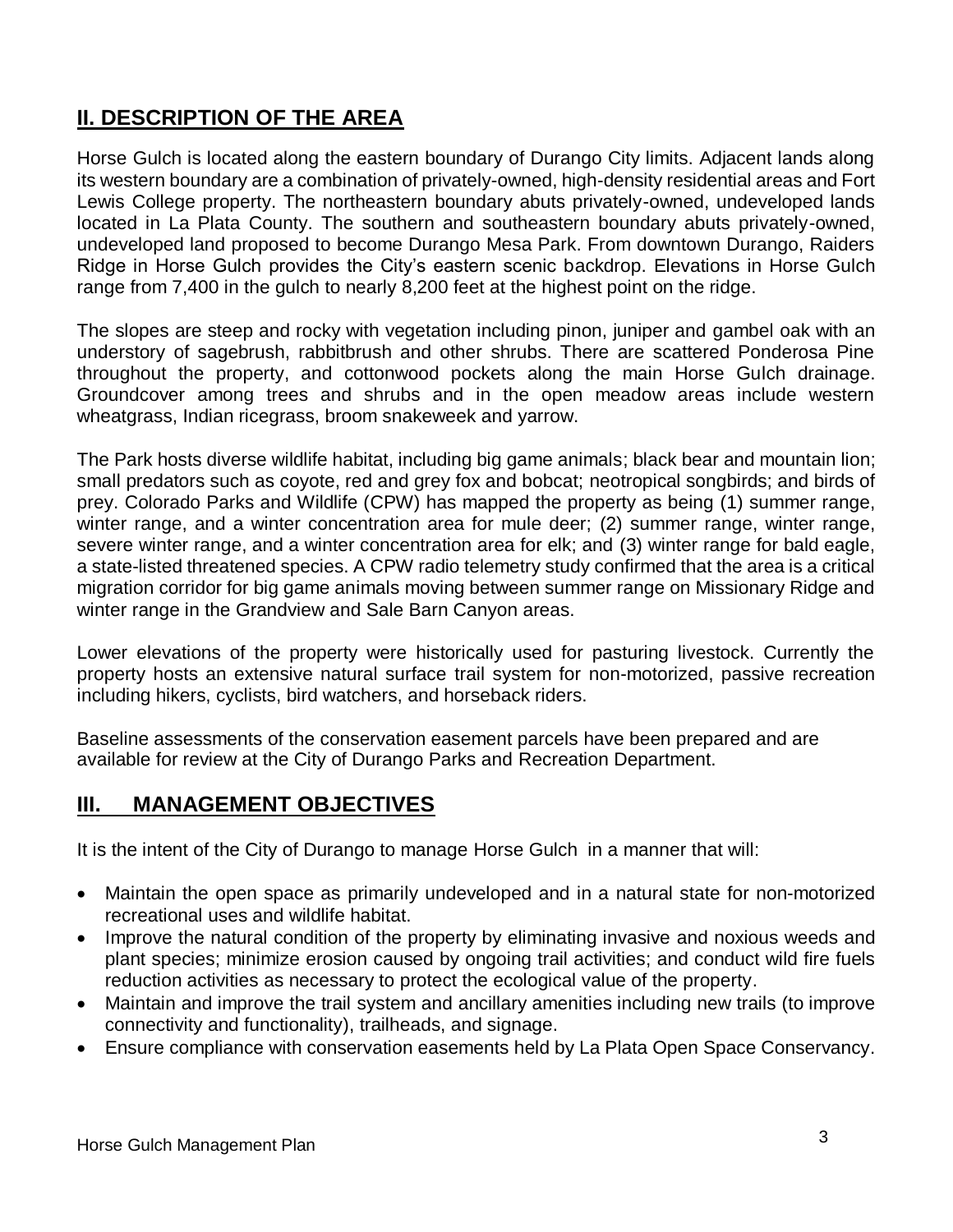## **IV. SPECIFIC MANAGEMENT POLICIES**

- 1. Management activities shall be consistent with this adopted Management Plan. Proposed activities deemed inconsistent with the Management Plan shall be circulated to the appropriate City Departments and Advisory Boards for review and comment prior to any action being taken. Proposed activities on acreage under conservation easement shall also be reviewed by La Plata Open Space Conservancy (LPOSC). Proposed activities on acreage owned in part by La Plata County will be forwarded to the County for their review.
- 2. Proposed changes to the Management Plan shall be circulated to the appropriate City Departments and Advisory Boards for review and comment prior to any action being taken. Changes proposed for acreage under conservation easement shall also be reviewed by La Plata Open Space Conservancy. Proposed Plan changes on acreage owned in part by La Plata County will be forwarded to the County for their review.
- 3. The property shall be maintained in its natural state with public recreational use limited to trailoriented activities consistent with the requirements of this Management Plan and the recorded conservation easements (walking; hiking; jogging; bicycling; cross country skiing; snow shoeing; equestrians, and environmental education).
- 4. All uses/activities on the property shall be subject to City Park and Open Space rules and regulations. The City shall be responsible for enforcement of all regulations. The following uses/activities shall be specifically prohibited on the property:
	- overnight camping
	- fires of any kind and smoking
	- hunting or discharge of firearms/weapons
	- organized and special events except by permit
	- dogs off leash
	- injury to or molestation of birds, game or wildlife
	- unauthorized motorized vehicles
	- unauthorized construction of trails, berms, jumps, or other recreational structures
	- destruction or removal of soils, rocks, natural vegetation or other materials except for purposes of property maintenance and improvements consistent with this Plan.
	- other resource disturbing activities such as construction of forts, tree houses, seating areas, lean-tos and other man-made structures without prior City approval.
- 5. Improvements on the property shall be limited to:
	- A. **Trails**: The existing trail system shall be evaluated on a routine basis to determine functionality, appropriateness and sustainability. The maintenance, closing and/or rerouting of existing trails, and the development of new trails, shall be based upon this evaluation and the participation and input of the Natural Lands Preservation Advisory Board. Trail proposals affecting property under conservation easement will also be forwarded to La Plata Open Space Conservancy for consideration.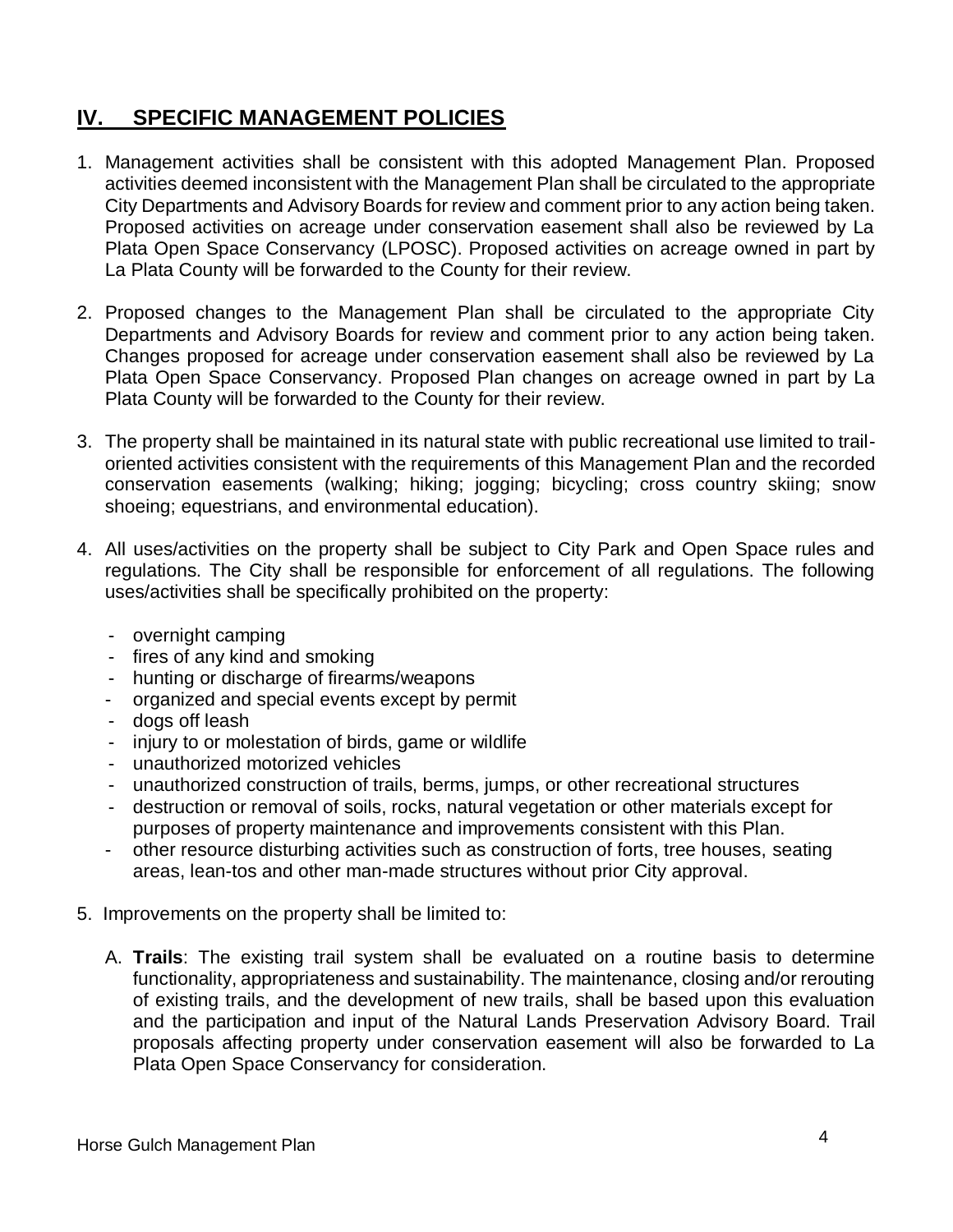- B. **Trailhead Improvements:** Pedestrian and bicycle access into Horse Gulch is gained from multiple locations and two formalized trailheads with parking areas exist (see attached map). There is no public motor vehicle access allowed into Horse Gulch without permission of the City of Durango. Parking is also available on many City streets adjacent to other trail system access points. Parking accommodations for equestrians and others large vehicles is available at the Bureau of Land Management Sale Barn Trailhead.
- C. **Signage** on the property may include:
	- rules, regulations, and way finding at trailheads, trail intersections, and other key locations
	- Great Outdoors Colorado (GOCO) recognition
	- interpretive and educational signage
	- trail markings and, as appropriate, length and degree of difficulty or cautionary signage where visibility of downhill traveling trail users is limited
	- temporary, seasonal, or other signage as deemed appropriate for the protection and maintenance of the resource
	- identification of perimeter boundaries
	- recognition of Trails 2000, La Plata Open Space Conservancy, or other partnering entities
- D. **Other Improvements:** Other improvements may include picnic and restroom facilities provided that the installation of such facilities and improvements minimizes disturbance to existing vegetation and are not detrimental to the conservation values of the property or intent of this Plan.
- E. **Additional Lands:** The City shall evaluate and consider the acquisition of additional open space lands adjacent to Horse Gulch consistent with the City of Durango Comprehensive Plan.
- 6. The City will routinely patrol the property, and at its discretion, may elect from time to time to temporarily close the entire property, or selected areas of the property, when it is deemed necessary for the protection of the property's natural resource values, the general public, and/or for rejuvenation of specific resources including wildlife habitat and vegetation.
- 7. Property assessments may be taken from time to time to determine the specific location, type, and quantities of unique plant and animal habitat/species, and unique natural or archeological features in advance of any stewardship activities consistent with this Management Plan.
- 8. La Plata Open Space Conservancy shall provide annual monitoring reports of parcels under conservation easement to assist the City with stewardship efforts.
- 9. Environmental education and research projects may be conducted on the property with advance approval by the City.
- 10.Special requests for public motor vehicle access along the closed section of Horse Gulch Road to accommodate individuals with special accessibility needs will be considered on a case-bycase basis by the City and La Plata County.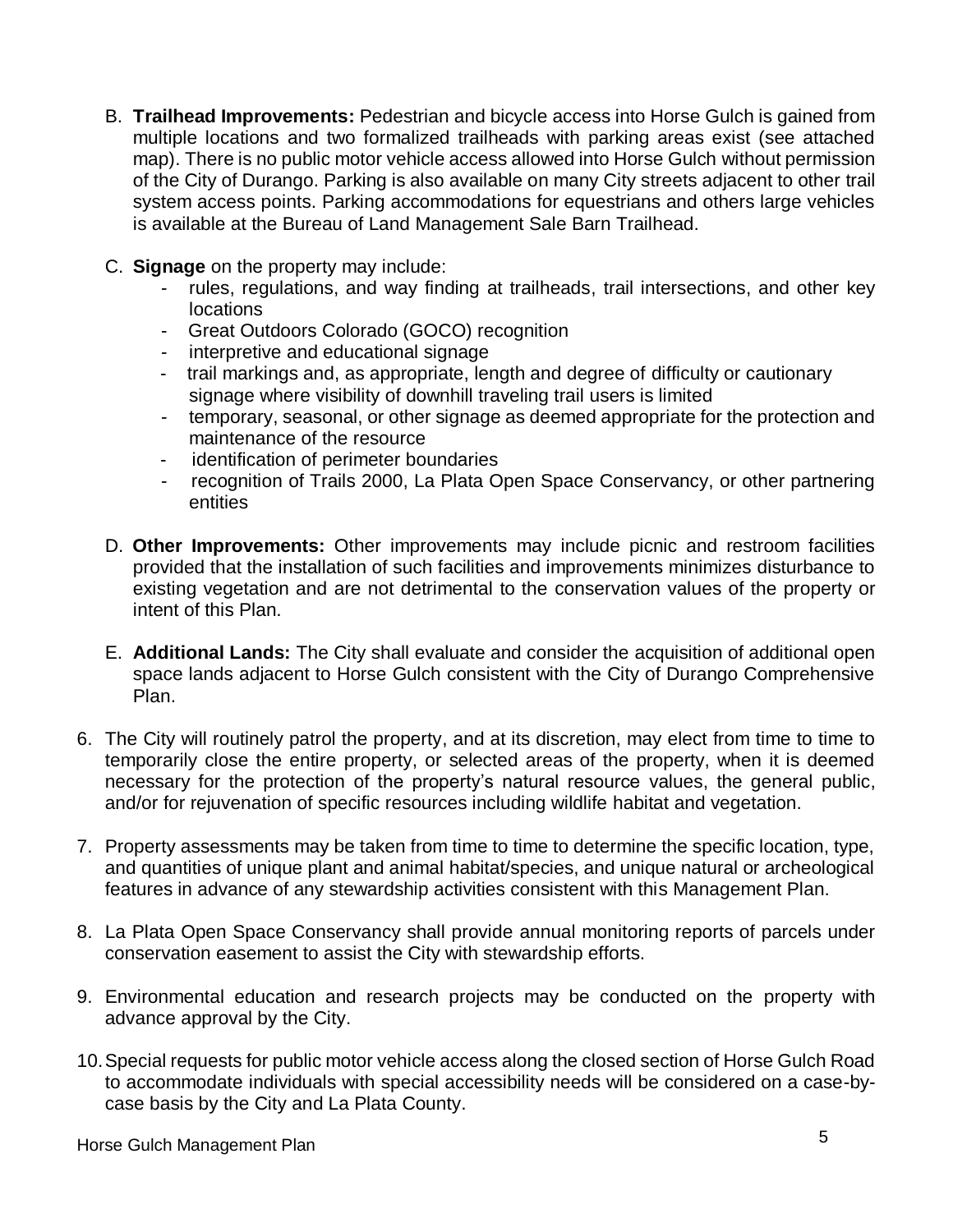#### **V. AMENDMENT/UPDATE**

This Management Plan shall be amended from time to time as necessary due to significant changes in use patterns and/or changes in land use policies on adjacent public lands, provided the Management Plan continues to protect the intent of the original acquisition and the conservation easements, where applicable. Parks and Recreation Department staff will review the Management Plan annually in conjunction with the La Plata Open Space Conservancy monitoring requirements for the Conservation Easements. The City will consult with the Natural Lands Preservation Advisory Board in the amendment and/or update process.

## **VI. NEAR-TERM STEWARDSHIP GOALS**

**Trails:** The existing trail system will continue to be evaluated for its functionality, appropriateness and sustainability. High priority trail projects include improvements to Down N Out to stabilize trail tread and rehabilitate erosion, maintenance of Rocky Road, and new construction of SkyRaider. Wayfinding signage at trail intersections will be updated, replaced or added with a focus on signage along Raider Ridge. Socially created trails will be closed. Cooperation and consultation with adjacent land management agencies as well as recreational user groups will occur in order to manage an approved trail system that is consistent with the terms of the conservation easements and the management plan, as well as seasonal closures or cultural resource protection regulations.

**Management Cooperation:** The City will continue cooperative management discussions with the Bureau of Land Management, Colorado Parks and Wildlife, La Plata County, and adjoining private landowners relative to the potential integration of the management and closure policies for Horse Gulch with the existing Grandview Ridge Management Policies.

#### **VII. ONGOING STEWARDSHIP GOALS**

**Annual Maintenance**: Annual and ongoing maintenance will be based on routine inspection and need. Typical ongoing maintenance shall include weed mitigation, fire mitigation, trash removal, erosion control, vandalism repair, trail system repair and improvements, and routine maintenance and improvements required to address normal wear and tear of amenities.

**Habitat Protection and Enhancements:** Based on the finding of the baseline assessment and other research efforts undertaken from time to time, habitat protection and enhancement efforts consistent with this Management Plan may be undertaken to improve the ecological and biological diversity and health of the property.

**Law Enforcement**: The City of Durango Police Department serves as the entity responsible for providing law enforcement on the property with the exception of the 2014 acquisition land. The 2014 acquisition land along Horse Gulch Road in the northeastern portion of the Park shall be annexed into the City limits of Durango in order to designate the City of Durango Police Department as the entity responsible for providing law enforcement responsibilities on the property.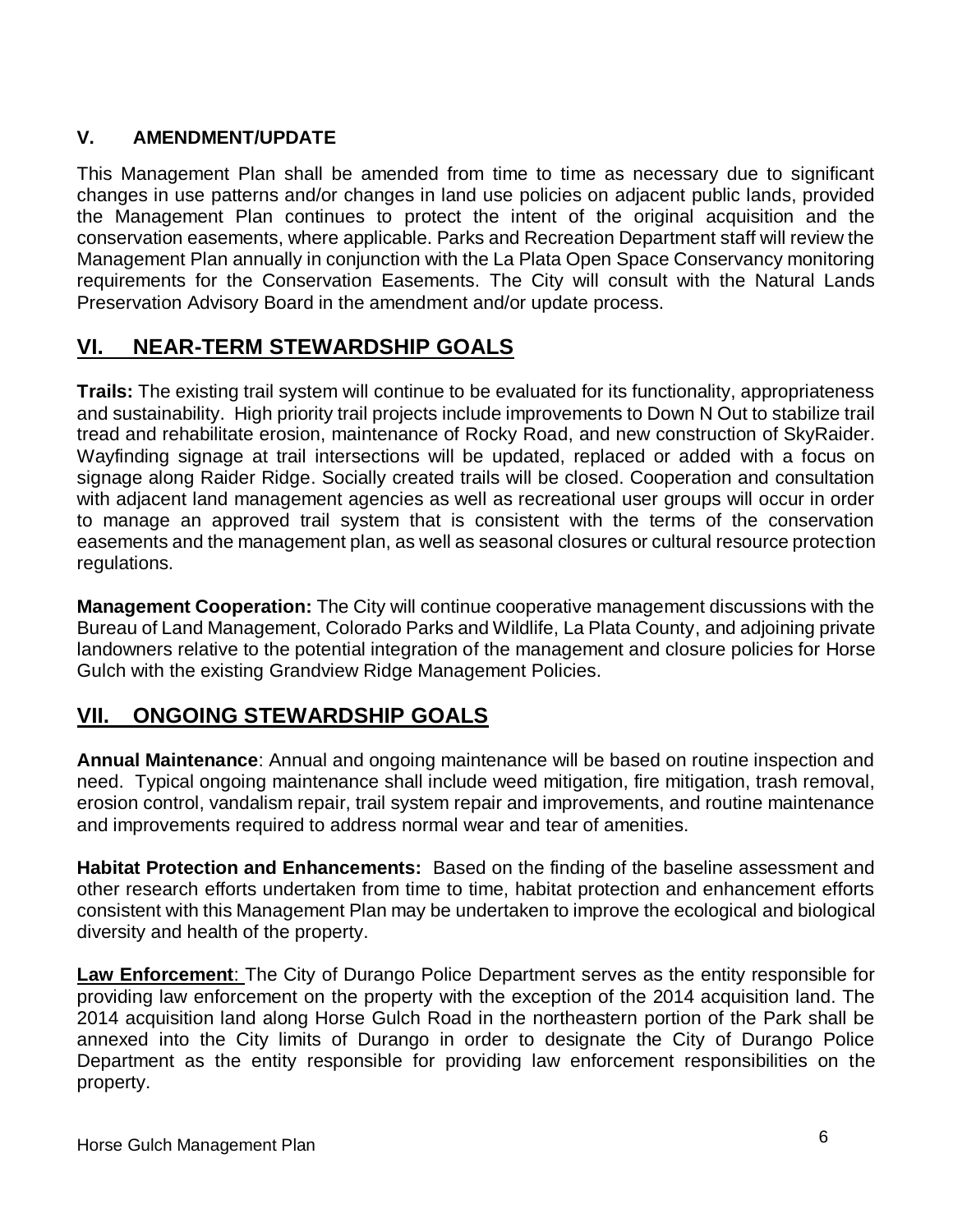**Camping Mitigation:** City staff will continue to monitor the property for illegal camping activities, and when necessary mitigate camping, trash, and camping-related impacts.

**Biological or Cultural Resources Site Assessment:** If necessary, a biological or cultural site assessment shall be undertaken to determine the specific location, type, and quantities of unique plant and animal habitat/species, and unique natural or cultural resources to be preserved, in advance of fire mitigation, trail system modification, or other stewardship activities consistent with this Management Plan.

**Wildfire Fuels Reduction:** The property will be evaluated by City staff and when necessary, appropriate fire authorities, and a wildfire fuels reduction plan will be implemented to reduce hazardous fuels.

**Noxious Weed Abatement:** The property has been added to the existing weed mitigation program currently administered by the City of Durango Parks and Recreation Department. Weed abatement efforts will occur annually, as needed.

**Erosion Control:** The property will be evaluated by City staff as needed, and an erosion control plan will be implemented to reduce runoff when and where necessary.

**Volunteer Engagement:** City staff will continue to engage community volunteers and partner with volunteer-focused organizations in the ongoing stewardship of the property.

\* \* \* \* \*